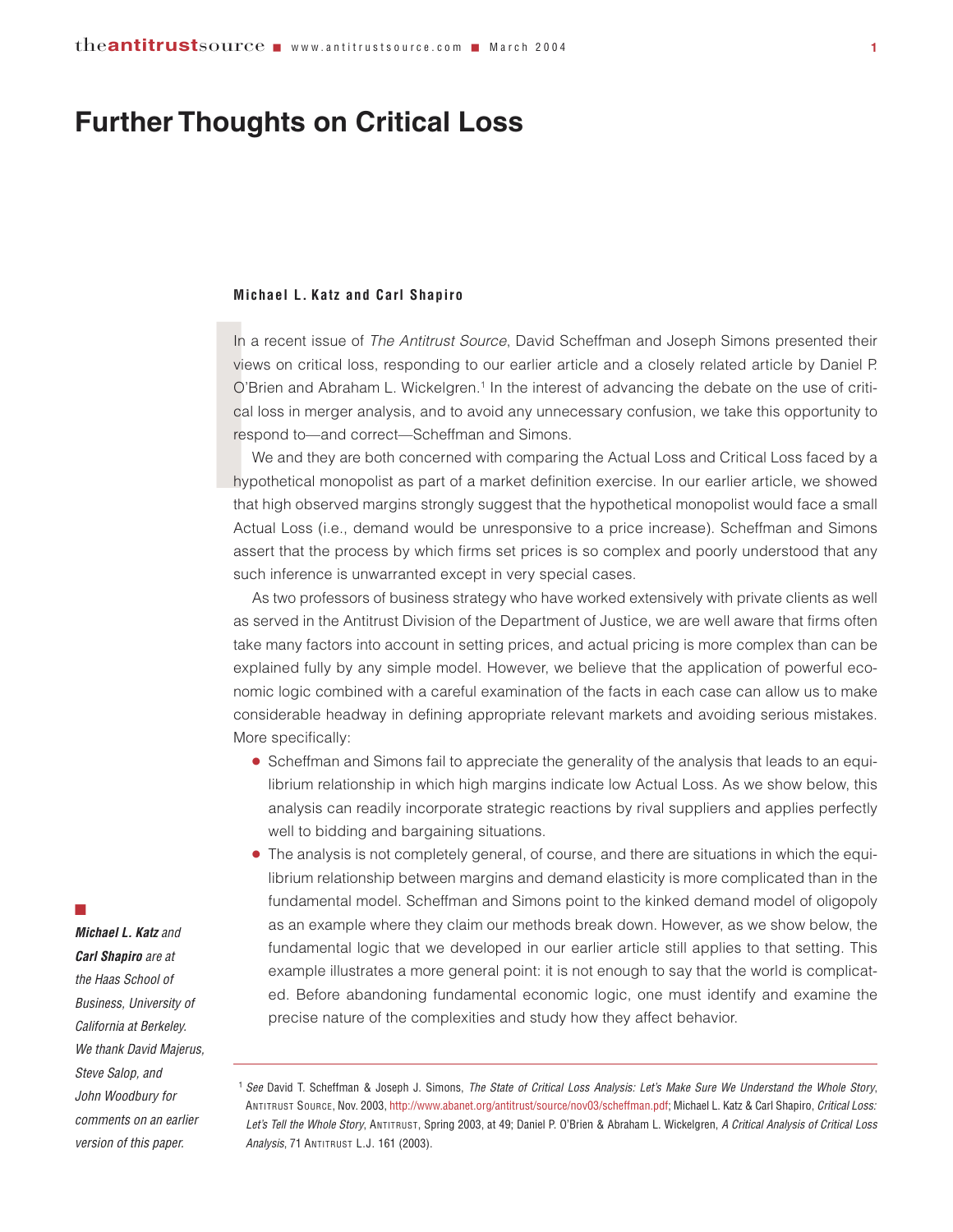*In the end, this is not* 

*It is about how to use*

*together to understand*

*facts and theory* 

*markets and* 

*competition.*

● Scheffman and Simons are inconsistent in their treatment of the complexities of actual business behavior. In particular, if they really believe that pricing is so complex that there is little relationship between a firm's pricing and the elasticity of the demand that it faces, then it is rather odd that they would put any stock whatsoever in Critical Loss analysis. After all, of what relevance are Actual Loss and Critical Loss in a world where firms' pricing is heavily based on unspecified, unobserved factors that go well beyond the profitability of current sales?

● Ultimately what matters are competitive effects. A combination of high observed margins and large Diversion Ratios between the merging firms is problematic (but, of course, not conclusive) in terms of competitive effects, and the logic underlying this conclusion is extremely robust. The market definition exercise should use these basic economic principles to structure what is necessarily a fact-intensive inquiry.

In the end, this is not a debate about the use of facts versus theory. It is about how to use facts and theory *together* to understand markets and competition. Our fundamental point is that evidence that is alleged to show high margins and a low Actual Loss should be viewed skeptically because it appears inconsistent with premerger profit maximization. *a debate about the use of facts versus theory.* 

### **Recognizing a Fundamental Economic Relationship**

We described in our article a simple but potentially misleading "Defendants' Story" that makes arguments based on Critical Loss to support a broad market definition. The story goes as follows: With high margins, the Critical Loss is small, and thus a price increase is likely to lead to an Actual Loss greater than the Critical Loss. Because the Actual Loss is greater than the Critical Loss, a hypothetical monopolist would not find it profitable to raise price, and thus the market definition should be broadened. We emphasized in our article that this story is very incomplete because a high margin tends to imply a small *Actual Loss* as well as a small Critical Loss.2

Our analysis builds upon the observation that a profit-maximizing firm with a high margin must expect to gain very little business from lowering its price because, otherwise, the firm would find it profitable to lower price to garner additional unit sales at what would still be a high margin.<sup>3</sup> In other words, high margins go hand-in-hand with a supplier's having a perceived demand curve that is unresponsive to price decreases (i.e., demand is relatively inelastic). Absent reason to believe that demand is much more sensitive to price increases than it is to price decreases (i.e., absent a "kink" in demand), demand will be similarly unresponsive to price *increases*. High margins thus suggest a low value for the Actual Loss. Indeed, the firm will choose a price that equates its perceived Actual Loss with its Critical Loss.

This conclusion has very powerful implications for market definition. The market definition exercise involves comparing the Actual Loss and the Critical Loss for a hypothetical monopolist. We have just explained why the Actual Loss for an individual competitor approximately equals the Critical Loss for small price changes. But the Actual Loss for the hypothetical monopolist gener-

<sup>&</sup>lt;sup>2</sup> We also outlined a simple approach that uses the Aggregate Diversion Ratio, which is the percentage of the total sales lost by a product when its price rises that are captured by all of the other products in the candidate market. Specifically, we established conditions under which an Aggregate Diversion Ratio greater than the Critical Loss creates a presumption that the candidate product market is in fact a relevant antitrust market.

<sup>&</sup>lt;sup>3</sup> We repeat our earlier warning that one must take care to measure incremental costs properly when computing margins.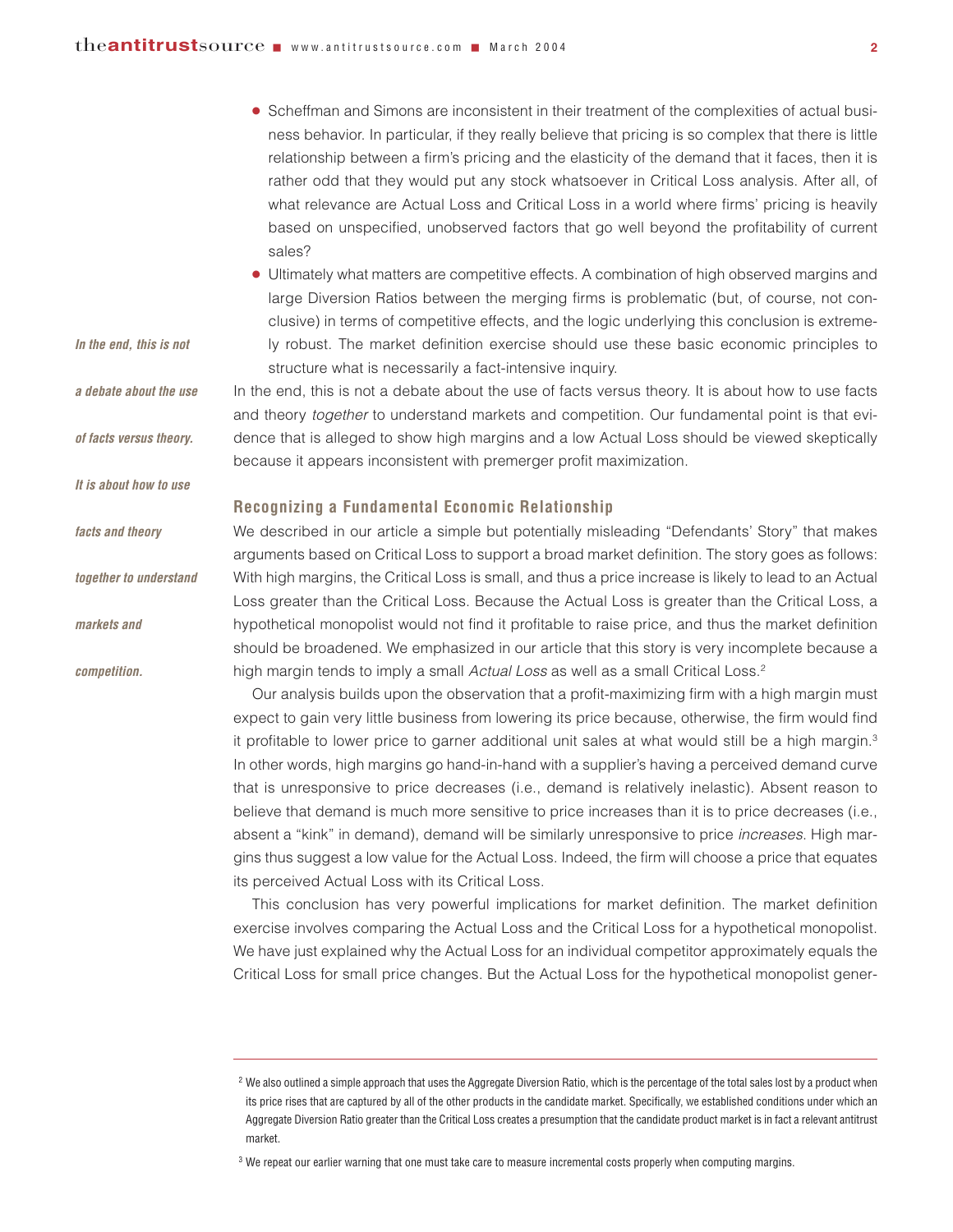ally is smaller than the Actual Loss for an individual competitor. Further study is needed, of course, to see if Actual Loss is less than Critical Loss for, say, a five- or 10-percent price increase by the hypothetical monopolist.<sup>4</sup>

Scheffman and Simons disagree with this application of economic logic. They agree (p. 5) with us that the Actual Loss for the hypothetical monopolist typically will be lower than for an individual competitor. Where they and we part company is with their rejection of the prediction that Actual Loss faced by an individual competitor is approximately equal to Critical Loss in equilibrium.<sup>5</sup> Instead, they make two claims. First, they assert that the prediction that Actual Loss equals Critical Loss is the consequence of a very particular economic model (i.e., differentiated, static, Bertrand pricing competition). Second, they assert that Actual Loss often is substantially larger than Critical Loss for an individual competitor, which makes it impossible to form strong predictions about the relationship between Actual Loss and Critical Loss for a hypothetical monopolist.

The claims made by Scheffman and Simons indicate a misunderstanding of both economic logic and what we have said. In what follows, we will address each of these claims in turn. First, we will show that the result that an individual competitor will operate where Actual Loss is equal to Critical Loss has much more general applicability than Scheffman and Simons appreciate. Second, we will show that they have overstated the importance of kinks in the demand curve in practice and they have mischaracterized how we would treat evidence of kinks.

### **Beyond Bertrand: Strategic Behavior, Bargaining, and More**

Consider first the disagreement over the generality of the claim that, in equilibrium, a profit-maximizing supplier will operate where the Actual Loss is equal to Critical Loss. This equilibrium relationship can be expressed algebraically by what is known as the Lerner Equation. A supplier's profit margin is defined as the percentage markup of price, *P*, over incremental cost, *C*, and is expressed algebraically as  $p \sim \rho$ 

$$
M=\frac{P-C}{P}.
$$

Profit maximization implies an inverse relationship between the firm's price/cost margin and its perceived elasticity of demand *E*. That is, profit maximization implies that *M = 1/E* in equilibrium, which is the Lerner Equation. The elasticity of demand faced by a hypothetical monopolist generally will be lower than the firm-specific elasticity of demand. This is the reason we stated (p. 52) "[w]hen gross margins are large, defense claims that the elasticity of demand is high should be treated with a healthy dose of skepticism."

Scheffman and Simons claim (p. 6) that our analysis here relies on a specific, simple model of pricing:

[T]here are a number of reasons, both theoretical and empirical, as to why these models may not be valid in a given industry setting. This is not a failing of economic theory, it is a failing of models that are too simplistic to capture the reality of the "real world" profit maximization. This is the basis of our broader concern—i.e., does the simple model of pricing . . . accurately reflect actual pricing in the industry being investigated?

<sup>4</sup> As we showed in our earlier article, the Aggregate Diversion Ratio can be central to that inquiry.

<sup>5</sup> Scheffman and Simons claim (p. 5) that "the Lerner Equation is not necessarily the result of the assumption of profit maximization; rather, it is the result of the assumption of profit maximization *and* imposition of a simple model that imposes some strong conditions."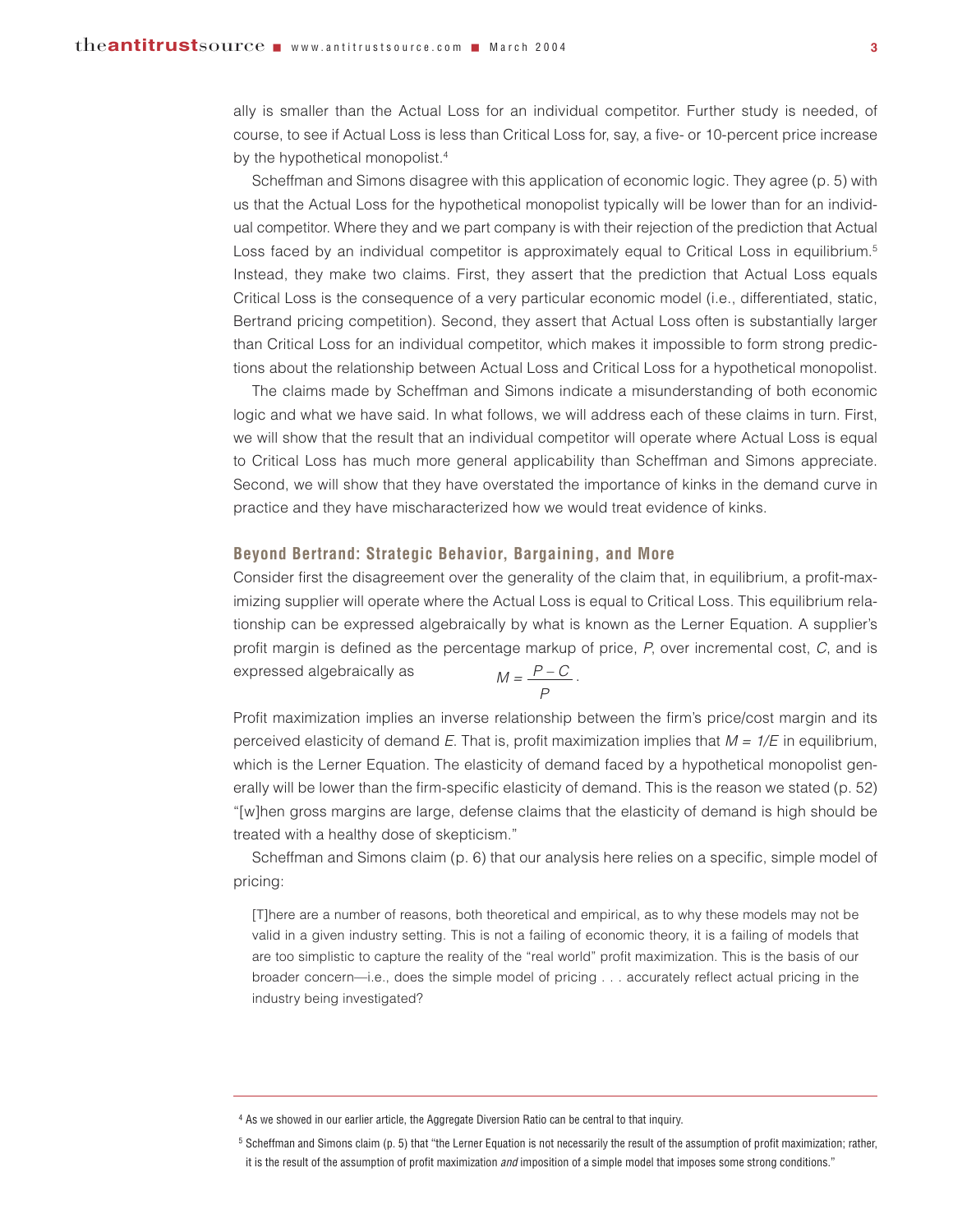Contrary to the assertions of Scheffman and Simons, no particular model of oligopoly pricing is required for the Lerner Equation to apply.<sup>6</sup> In criticizing use of the Lerner Equation, Scheffman and Simons (p. 6) list a number of factors that affect pricing: "opportunity cost, bargaining leverage, relationships, competition, longer-run considerations, etc." All of these factors are accounted for in the Lerner Equation properly applied and interpreted.<sup>7</sup>

We believe that the central source of Scheffman and Simons' confusion is that they fail to appreciate the generality of the Lerner Equation as a statement about the equilibrium behavior of a profit-maximizing firm. The key to seeing the generality is to recognize that the demand curve facing a single firm acting unilaterally accounts for the responses that firm anticipates its rivals will make if it changes its price. The rivals' responses can come in the form of price changes, quantity changes, product quality changes, or some other competitive variable. Moreover, rivals' anticipated reactions can be the results of highly complex competitive interactions that take place over time. In other words, the firm-specific demand curve can be viewed as a summary of how an individual supplier perceives its competitive environment. With this understanding and clarification, the Lerner Index indeed reflects nothing more than profit maximization.<sup>8</sup> Scheffman and Simons accept that antitrust analysis generally proceeds from the assumption of profit maximization. Thus, the lynchpin to their criticism of our work, namely our use of the Lerner Index to infer Actual Loss from observed margins, loses its force.<sup>9</sup>

Whatever label one puts on it, the following logic is clear. When one observes a firm with a high margin, one can infer that—given all of the considerations that the firm has taken into account in making its pricing decision—it believes that lowering its price would not lead to sufficiently greater sales to increase its profits. In other words, the individual competitor perceives relatively inelastic demand if its margin is high.

One way to see just how general is the Lerner Index relationship is to go back to the old price leadership formula.<sup>10</sup> When setting its price, *P*, the price leader recognizes that rivals will likely respond to higher prices by producing more output. Call *R* the elasticity of supply of the rivals, *K* the elasticity of the underlying (standard, market) demand curve, and s the market share of the leader. The price leadership formula tells us that the elasticity of demand facing the price leader,

<sup>6</sup> As noted in our earlier paper, we do rely on the standard Bertrand pricing model with differentiated products when deriving results based on the Aggregate Diversion Ratio.

 $7$  In what follows, we address bargaining leverage, relationships, competition, and long-run situations. Whether or not one uses the methods described our paper, one should be very careful about measuring margins for use in Critical Loss analysis in order properly to account for opportunity cost, long-run considerations, reputation, and other factors. For example, benefits accruing to long-run relationships or the effects of positive impacts on sales of complementary products should be taken into account and will raise measured margins.

<sup>&</sup>lt;sup>8</sup> A bit of notation may help some readers appreciate the economic logic. The demand facing an individual competitor can be written as  $D(p,r)$ where  $p$  is the firm's price and  $r$  is a vector representing the actions of rival suppliers, including their prices. Suppose that the firm expects the actions of its rivals to vary with p according to  $r = f(p)$ . Then the demand facing the firm can be written as a function solely of  $p$ , namely  $d(p) = D(p, f(p))$ . Using this reduced-form demand curve, the firm maximizes profits using the Lerner Equation  $M = 1/E$ .

<sup>9</sup> Scheffman and Simons recognize (p. 6) that their criticism of our approach is based on their view that the Lerner Index depends upon a particular simply model of pricing. "Again, remember that economic theory does tell us that AL is at least as large as CL. Only making some strong additional assumptions can we infer, as do the two papers, that AL is approximately equal to CL, which is the fundamental weakness of the two critiques of CLA."

<sup>10</sup> William M. Landes & Richard A. Posner, *Market Power in Antitrust Cases*, 94 HARV. L. REV. 937 (1981).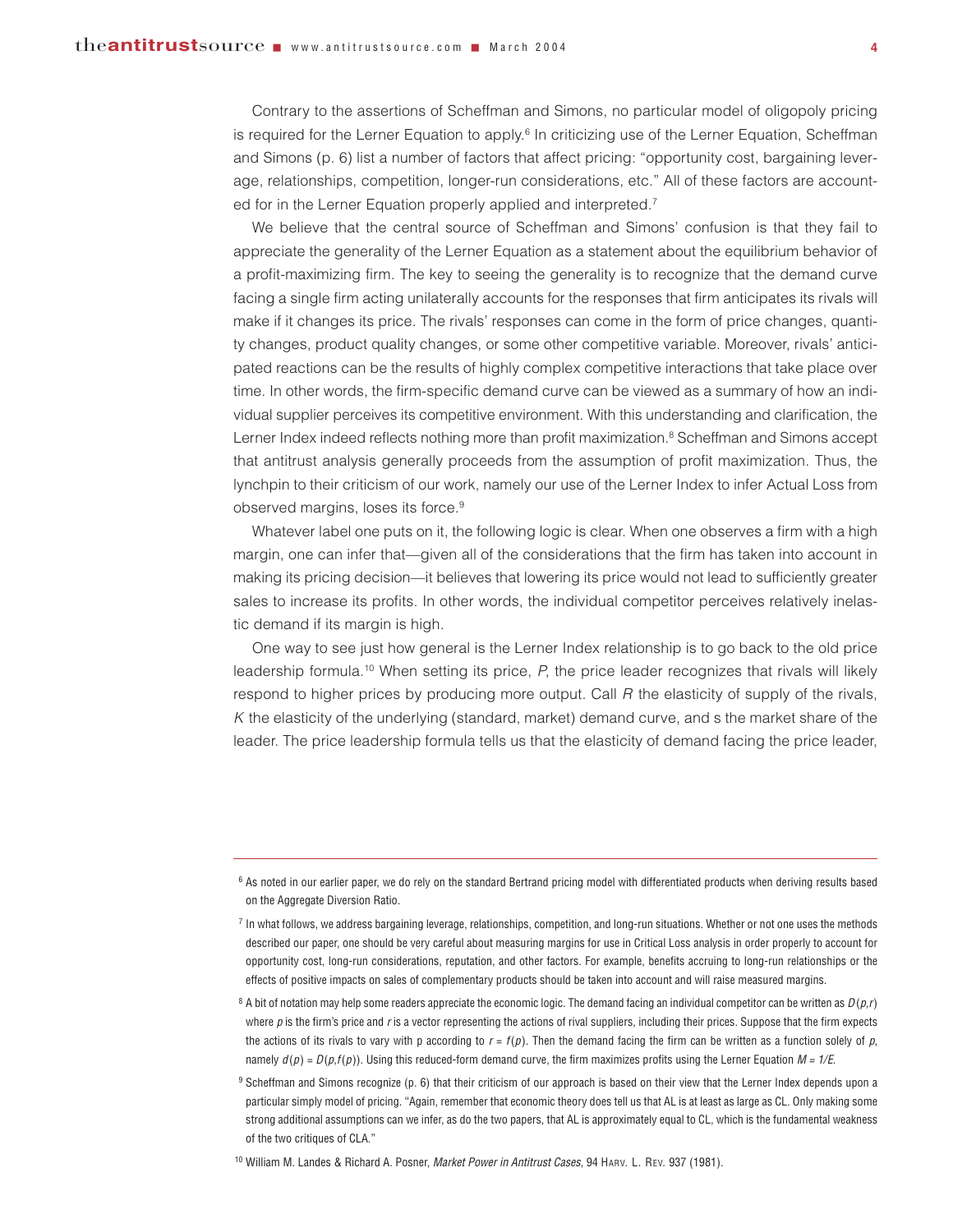#### *E*, is given by

$$
E=\frac{K+(1-s)R}{s}.
$$
<sup>11</sup>

Profit-maximization then involves setting *M = 1/E* as usual, following the Lerner Equation relationship. A high elasticity of market demand, *K*, a high elasticity of rival supply, *R*, or a small market share, *s*, all lead to a high firm-specific elasticity of demand facing the price leader, *E*, and thus a small margin. In other words, the demand curve facing a price leader accounts for changes in supply by rivals if the firm raises (or lowers) its price.

Scheffman and Simons appear to believe that the Lerner Equation fails to apply to markets with bidding or negotiation.<sup>12</sup> Again, they have taken an overly narrow view of the Lerner Equation. Indeed, a simple derivation shows how the Lerner Equation applies when prices are negotiated. In a negotiating situation, ultimately the supplier must form beliefs about how the probability of winning the business varies with its bid or with the floor on what price it is willing to accept. We can denote the supplier's belief about the probability of winning the business as  $q(P)$ , where  $q$ declines with price, *P*. This function plays the role of the demand curve facing the firm. Expected profits are given by  $q(P)(P - C)$ , where C is the incremental cost of serving this customer. Maximizing expected profits now leads to the Lerner Equation, where the elasticity of demand reflects the supplier's perceptions that a higher price is more likely to lead to a loss of this customer's business.13 We realize this is not the only possible model of bargaining. However, it is a rather general reduced-form approach to bargaining, and it surely reflects the very general point that the profit-maximizing price offered by a seller negotiating with a potential buyer must reflect both the danger of losing the business by refusing to offer a lower price and the margin associated with any such lost business. Moreover, the model is readily extended to cover bidding in auctions as well.

### **Kinky Economics**

Now consider Scheffman and Simons' second objection to the prediction that Actual Loss is equal to Critical Loss in equilibrium. Scheffman and Simons (p. 6) state that "the price elasticity might be significantly different for price increases than for price decreases." In other words, they evidently believe that kinks in the demand curve at premerger prices are common. They go on to say (p. 6):

Thus, kinked demand or cost models are one reason why the Lerner Equation, and therefore the models of the two papers, will not lead to correct results but will nonetheless produce results that are consistent with economic theory. Although we agree with two papers that *theoretical* arguments based on kinks are *ad hoc*, actual behavior by customers and/or competitors may have the effect crudely equivalent to a "kink."

Apart from mentioning markets in which prices are negotiated, Scheffman and Simons appear to argue that kinks are common based on evidence relating price changes to costs changes. They

<sup>11</sup> This expression is derived as follows. Call total output *X*, the leader's output *Z*, and the rivals' combined output *Y*. By definition, *Z = X – Y*. Differentiate this equation with respect to *P*, and then multiply by – (*P/Z* ) to turn the left-hand side into elasticity form. Multiple and divide the dX/dP term on the right-hand side by *X*, and the *dY/dP* term on the right-hand side by *Y*. Then replace *X/Z* by 1/*s* and *Y/Z* by (1 – *s*)/*s*.

 $12$  Scheffman and Simons assert (p. 7) that "In particular, the 'price' negotiated with a major customer . . . cannot be presumed to result from setting a margin approximating 1.0 divided by the price elasticity of demand of that customer."

<sup>13</sup> In this negotiation setting, the Aggregate Diversion Ratio corresponds to the *probability* that such lost business will go to other firms in the candidate relevant market.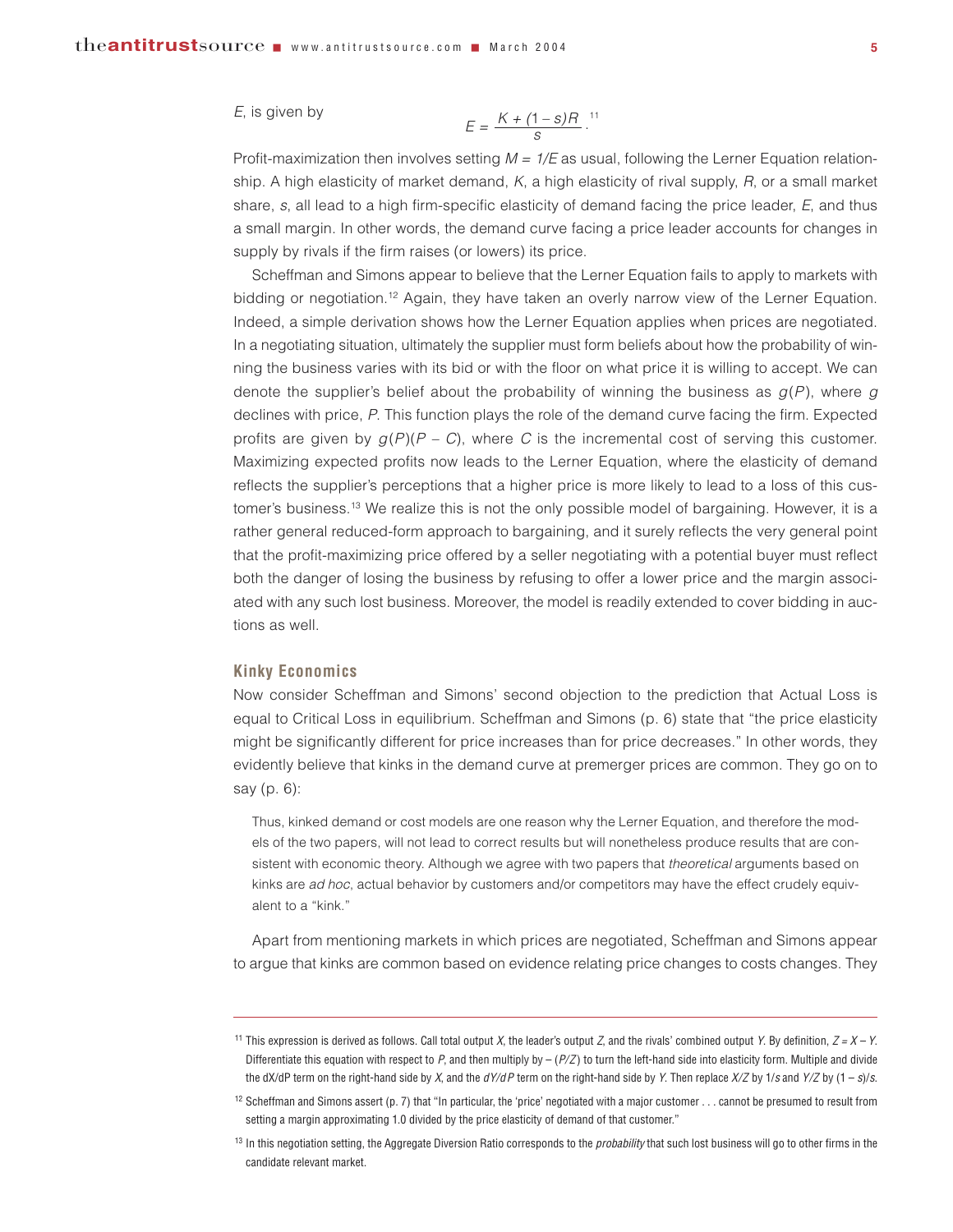state (p. 6): "Evidence consistent with the existence of a 'kink' is that significant changes in incremental costs do not get translated into changes in prices." (footnotes omitted) As they point out (footnote 22): "It was this apparent empirical fact that was one of the reasons that led some economists years ago to propose the kinked demand model."

We agree that evidence regarding the relative movements of costs and prices can be highly informative in a merger investigation. Following our proposed methods, such evidence might be used to overcome a presumption that Actual Loss for a single firm approximately equals Critical Loss. However, as we now explain, application of the classic kinked demand curve model of oligopoly pricing would tend to lead to the conclusion that the products sold by the firms in that oligopoly *do indeed* constitute a relevant market! We do not see how appealing to that theory is likely to support a finding of a broader relevant market.

Under the kinked-demand curve theory of oligopoly, the demand curve facing an *individual competitor* is more elastic for price increases than for price decreases and thus displays a kink at the prevailing, premerger price. The reason the firm-specific demand curve is kinked in this theory is that rivals will respond to any price decrease by the firm in question with their own price cuts, but they will not match or follow price increases.14 With this oligopolistic behavior, price increases will cause the firm to be pricing above its rivals and thus will lead to sharp losses in sales (since the other firms are assumed to sell reasonably close substitutes), but price decreases will be partially followed or even matched and thus will capture few additional sales. This theory is unlikely to apply in situations where price cuts are very difficult for rivals to detect, since (rapid) detection is necessary for (rapid) matching. Therefore, the theory seems most likely to apply in cases where coordinated behavior is of relatively greater concern. This observation will be important below.

Under the kinked-demand curve theory of oligopoly pricing, then, the relatively elastic demand curve facing the firm in question for price increases is not relevant for the hypothetical monopolist, which would have the power to raise the prices of *all* of the oligopolists. Indeed, the elasticity of the demand curve facing the hypothetical monopolist (i.e., the elasticity of the industry demand curve) is no more elastic than the less elastic side of the kink in the individual firm's demand curve. There is no kink in the underlying industry demand curve. And the underlying industry demand curve is the one that is relevant for the hypothetical monopolist. The individual firm's demand curve has a kink at the prevailing price, *P*, but the market demand curve does not.

Bearing this key point in mind, let us ask how the market definition exercise would proceed in an industry in which pricing was explained by the kinked-demand curve theory of oligopoly.<sup>15</sup>

<sup>&</sup>lt;sup>14</sup> Clearly, this is one rather specific model of oligopoly behavior, and a controversial one at that. In discussing this model, we do not mean to elevate this oligopoly theory above others; we are responding to Scheffman and Simons, who relied on this particular theory. We do note, however, that the demand curve facing the firm under this theory, reflecting as it does the anticipated responses of rivals to any price changes the firm might make, is a good example of the reduced-form demand curve we discussed earlier.

<sup>&</sup>lt;sup>15</sup> Some readers may find a formal model helpful at this point. Here is a sketch of one such model. Assume (for ease of illustration) that the differentiated oligopolists are symmetrically placed. Suppose that rivals are not expected to change their prices in response to an individual supplier's price increases, but introduce a variable,  $\theta$ , that measures the fraction by which rivals are expected to match the individual supplier's price reductions. In other words, if one firm initiates a \$1 price cut, the other firms are expected follow by cutting their prices by \$ θ. In the polar case where  $\theta$  = 0, we are back to the Bertrand model of pricing, there is no kink, and our methods apply without the need for any adjustments. In the other polar case,  $\theta = 1$ , the firm-specific demand curve for price reductions proportionately tracks the industry demand curve, i.e., the demand curve facing the hypothetical monopolist. For any given value of θ between 0 and 1, there can be a premerger kinked-demand curve oligopoly equilibrium for a range of prices bounded below by the competitive (Bertrand equilibrium) price level and bounded above by a highest price level such that no firm would want to lower its price given the partial matching by its rivals. The larger is  $θ$ , the higher are prices consistent with equilibrium in this theory. For  $θ = 1$ , the range of possible equilibrium prices ranges all the way up to the monopoly (joint profit maximizing) price level.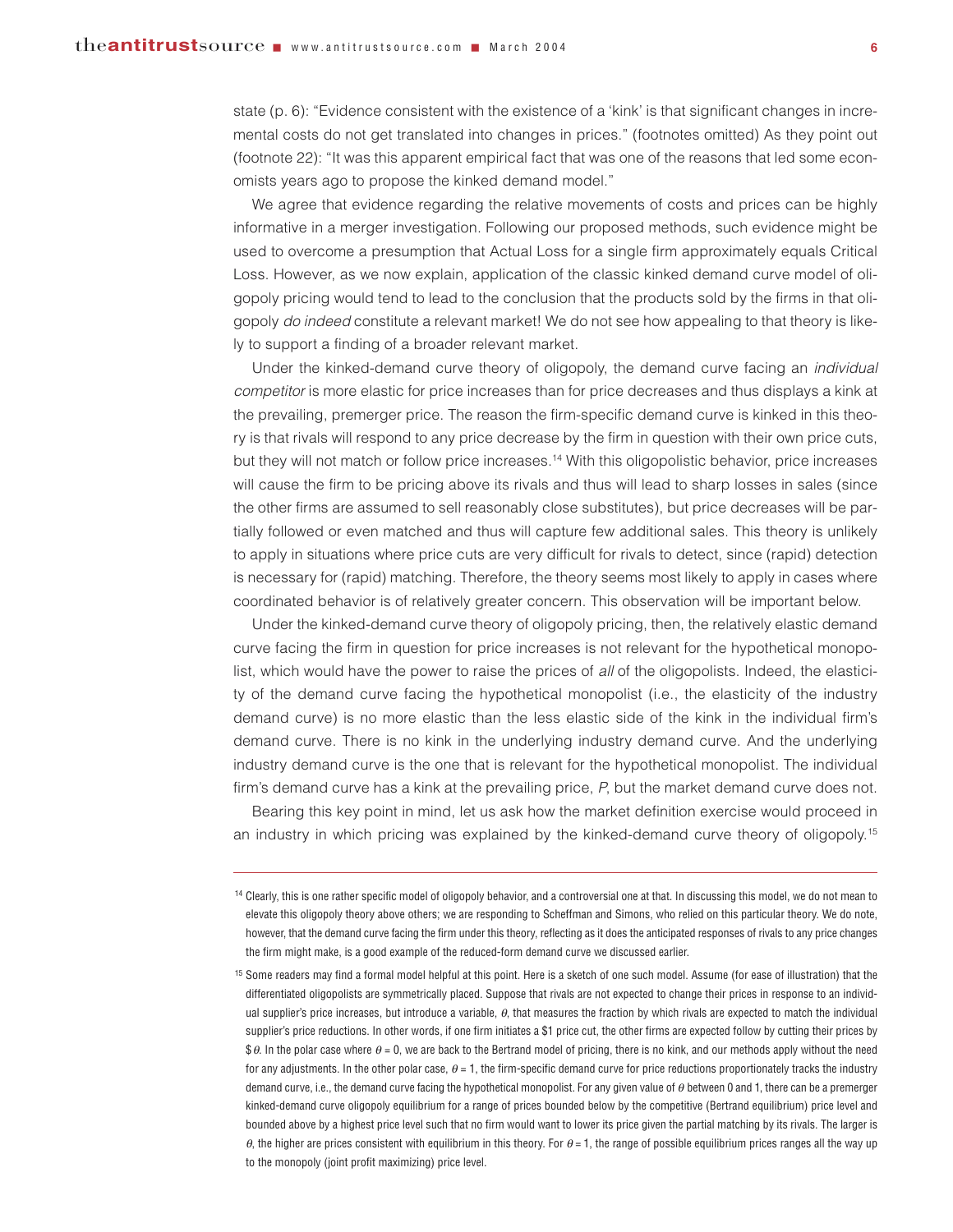If price cuts are expected to be matched only loosely by rivals,<sup>16</sup> the kink is relatively mild, and we are back in the standard situation discussed in our original article. Alternatively, if price cuts are expected to be matched closely by rivals, the firms are effectively coordinating their prices prior to the merger. This coordination may be tacit, and quite legal, or it may be express, and in violation of the antitrust laws. Either way, however, it seems to be a reasonable presumption that the firms in the oligopoly collectively have already found it profitable to set prices above competitive levels. Indeed, the point of this theory is that the firms have been able to elevate prices above the non-cooperative level (one-shot Nash equilibrium) by establishing a pattern of behavior in which price cuts are quickly detected and matched. This tells us directly that the firms are engaged in at least some degree of premerger coordination. An important part of the merger inquiry will involve an assessment of whether the merger is likely to increase the danger that such coordination will either continue or become even stronger, moving the industry close to the cartel outcome. This inquiry is likely to focus on the collection of firms that are already coordinating, which suggests a relevant market consisting of those firms. Certainly the presence of successful premerger coordination by a group of oligopolists tends to support the conclusion that the products sold by those firms constitute a relevant market.

Scheffman and Simons also appear to believe that kinks are common in industries in which prices are negotiated rather than simply posted by sellers. We certainly agree that prices in many industries are negotiated, and we have personally been involved in quite a few mergers in industries where prices were negotiated. But we see no reason to believe that kinks are especially common in such industries.

We agree that a kink due to customer behavior would be present if the supplier were negotiating with a customer and the supplier were confident that the customer would pay, say \$100, and also confident that any higher price would lead that customer to pick another supplier. In that situation, the demand curve presented by this customer to this supplier is highly inelastic for prices below \$100, and highly elastic for prices above \$100.17 We again question how common these situations are in practice. We would consider it unusual in a negotiating situation for the seller to have such a sharp and clear view on how its probability of winning varies with the price it offers, with a sharp kink at \$100. If this relationship is smooth, then so is the expected profit function, and there is no kink.

If the situation above were shown to apply in a particular case, we agree with Scheffman and Simons that a somewhat different analysis would be needed. In this example, the key question for market definition (and competitive effects) would be *why* the customer will pay \$100 but no more to the supplier in question. If the reason is that the customer would switch to another firm in the candidate market, then we know directly that the hypothetical monopolist would find a price increase profitable. The optimal price for the hypothetical monopolist would be (just below) the price at which this customer would shift to some product outside the candidate market. But this inquiry is just a variation on the Aggregate Diversion Ratio analysis we have described. The probability that the customer who walks away from the negotiation when faced with a price greater than \$100 will turn to another firm in the candidate market is precisely our Aggregate Diversion Ratio.

<sup>&</sup>lt;sup>16</sup> That is, if  $\theta$  from the previous footnote is relatively low.

<sup>&</sup>lt;sup>17</sup> The extreme case of this demand is a right-angle demand curve with a kink at the price of \$100 and the quantity associated with the amount of business involved in this particular negotiation.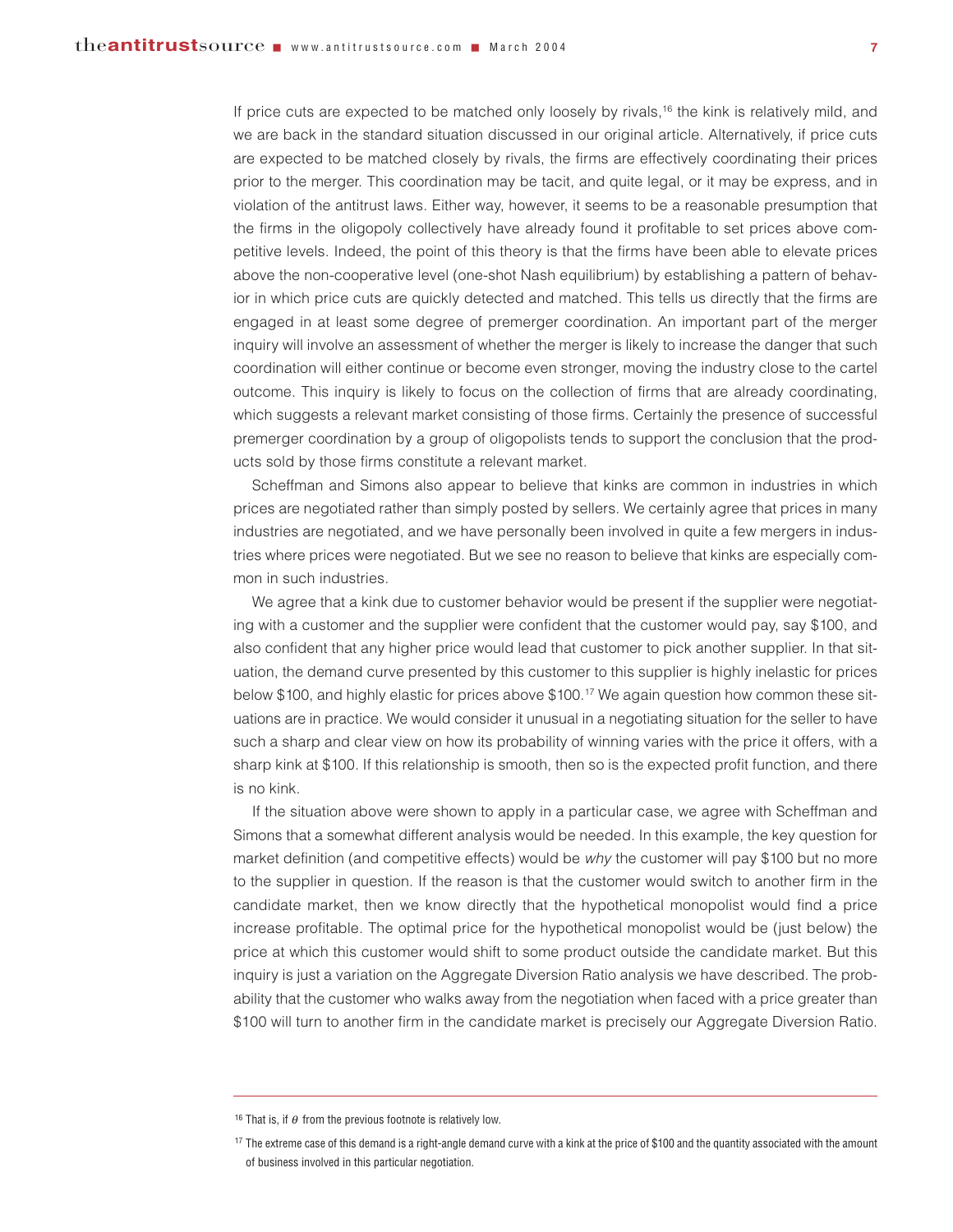We are unaware of any reason to believe that customers *generally* will be much more responsive to price increases than to price decreases for small changes in prices. Remember, technically a "kink" requires there to be a discontinuous change in the elasticity of demand facing the firm at the premerger price level. More generally, for the single firm's Actual Loss to be much larger than the Critical Loss for small price increases requires the elasticity of demand facing that firm to rise very sharply with price. So, while we would not rule out such possibilities, we stand by our suggestion that there be a presumption against such a kink, albeit one that is rebuttable based on evidence from the actual market in question.<sup>18</sup>

## **High Margins and Diversion Ratios Create a Narrow-Market Presumption**

Especially if the world is complex, it is best to focus on what changes due to a merger. Holding aside efficiencies and more generally how a management team may change the acquired firm's strategy, the big change in terms of competition is the internalization of what had been competition between the two firms. If Firm *A* raises price, a certain percentage of lost sales are captured by Firm *B*. By applying Firm *B*'s margin to these sales, we can estimate the impact on Firm *B*'s profits, which will be accounted for post-merger by the combined entity in setting the prices of Firm *A*'s products. This fundamental economic logic tells us, very generally, that the magnitude of the effect of the merger on price is likely to be greater, the larger is the product of the Diversion Ratio and the Gross Margin. This observation is valid regardless of all the myriad factors that affect the pricing of Firm *A*'s products and do not change due to the merger. The methods described in our earlier article use this logic at the market definition stage of the inquiry.19 Comparing Aggregate Diversion Ratio to Critical Loss, one finds that higher Diversion Ratios and higher Gross Margins tend to lead to narrower markets.

### **There Is More to Merger Analysis than Market Definition**

We wish to emphasize that our entire analysis was directed at the task of defining relevant markets. This task should not be confused with the assessment of likely competitive effects and efficiencies. Indeed, we are concerned that in horizontal merger cases antitrust litigation sometimes places too much weight on defining relevant markets rather than on assessing the likely competitive effects and efficiencies of a proposed merger. Evidence relevant to assessing competitive effects includes evidence that is typically not part of the market definition exercise as described in the Horizontal Merger Guidelines, such as the ability of small firms to expand production, product repositioning, entry conditions, and efficiencies. It is incorrect for Scheffman and Simons to say (p. 8) of our analysis that "information on incremental margins and evidence consistent with 'significant' cross elasticity of demand leads immediately to a (rebuttable) presumption that the merger is likely to be anticompetitive." The presumption we propose applies only to market definition.

<sup>&</sup>lt;sup>18</sup> As we pointed out in our earlier article, kinks in the cost curve can be analyzed similarly. Such kinks usually are associated with sharp capacity limits, in which case great care must be taken in properly measuring incremental cost for the purposes of calculating margins. Also, because the market definition exercise involved a non-transitory increase in price, it is appropriate to look at the cost curve over a nontransitory time period, which may well, depending upon the industry, permit increases in capacity to take place, so there would be no kink in the relevant cost curve.

<sup>19</sup> *See* Carl Shapiro, *Mergers with Differentiated Products*, ANTITRUST, Spring 1996, at 23, for a discussion of how to use this same fundamental logic to structure the inquiry into competitive effects.